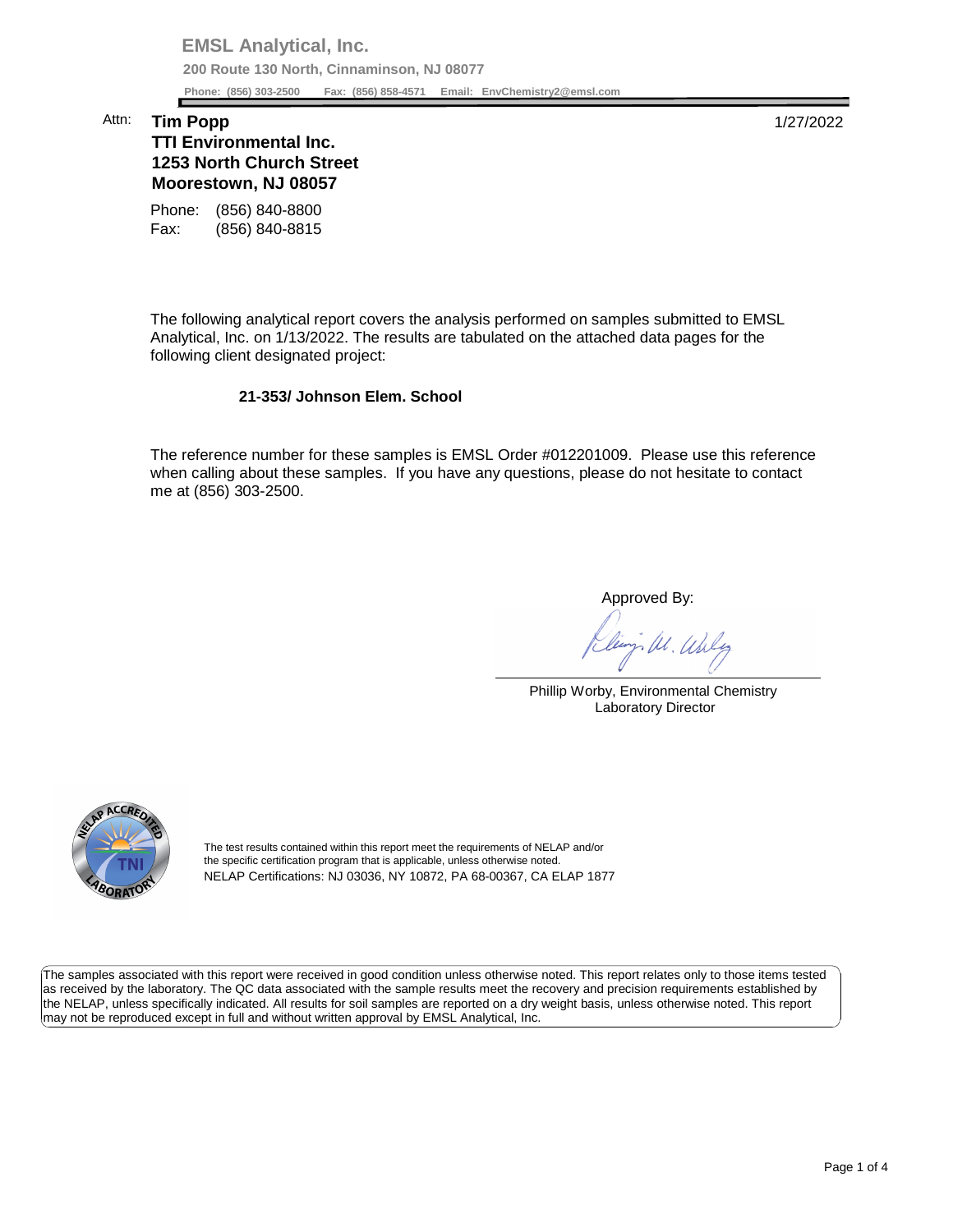

|                                                       |                  | <b>Analytical Results</b> |                                       |                         |                        |           |                                   |    |
|-------------------------------------------------------|------------------|---------------------------|---------------------------------------|-------------------------|------------------------|-----------|-----------------------------------|----|
| <b>Client Sample Description</b><br>1-CH12-1-C-B-27A  |                  |                           | Collected:<br>1/13/2022<br>5:50:00 AM |                         | Lab ID:                |           | 012201009-0001                    |    |
| <b>Method</b>                                         | <b>Parameter</b> | <b>Result</b>             | <b>RL Units</b>                       |                         | Prep<br>Date & Analyst |           | <b>Analysis</b><br>Date & Analyst |    |
| <b>METALS</b>                                         |                  |                           |                                       |                         |                        |           |                                   |    |
| 200.8                                                 | Lead             | 5.90                      | $1.00 \mu g/L$                        |                         | 1/25/2022              | KB        | 1/26/2022<br>05:06                | KB |
| <b>Client Sample Description</b>                      | 2-CH12-1-C-B-20A |                           | Collected:                            | 1/13/2022<br>5:39:00 AM | Lab ID:                |           | 012201009-0002                    |    |
| <b>Method</b>                                         | <b>Parameter</b> | <b>Result</b>             | <b>RL Units</b>                       |                         | Prep<br>Date & Analyst |           | <b>Analysis</b><br>Date & Analyst |    |
| <b>METALS</b>                                         |                  |                           |                                       |                         |                        |           |                                   |    |
| 200.8                                                 | Lead             | 1.83                      | $1.00 \mu g/L$                        |                         | 1/24/2022              | <b>KB</b> | 1/25/2022<br>22:55                | JW |
| 3-CH12-1-C-C-21A<br><b>Client Sample Description</b>  |                  |                           | Collected:<br>1/13/2022<br>5:41:00 AM |                         | Lab ID:                |           | 012201009-0003                    |    |
| <b>Method</b>                                         | <b>Parameter</b> | <b>Result</b>             | <b>RL Units</b>                       |                         | Prep<br>Date & Analyst |           | <b>Analysis</b><br>Date & Analyst |    |
| <b>METALS</b>                                         |                  |                           |                                       |                         |                        |           |                                   |    |
| 200.8                                                 | Lead             | <b>ND</b>                 | $1.00 \mu g/L$                        |                         | 1/25/2022              | <b>KB</b> | 1/26/2022<br>05:07                | KB |
| <b>Client Sample Description</b>                      | 4-CH12-1-C-B-26A |                           | Collected:                            | 1/13/2022<br>5:40:00 AM | Lab ID:                |           | 012201009-0004                    |    |
| <b>Method</b>                                         | <b>Parameter</b> | <b>Result</b>             | <b>RL Units</b>                       |                         | Prep<br>Date & Analyst |           | <b>Analysis</b><br>Date & Analyst |    |
| <b>METALS</b>                                         |                  |                           |                                       |                         |                        |           |                                   |    |
| 200.8                                                 | Lead             | 2.25                      | $1.00 \mu g/L$                        |                         | 1/25/2022              | KB        | 1/26/2022<br>05:09                | KB |
| 5-CH12-1-C-C-10RA<br><b>Client Sample Description</b> |                  |                           | Collected:                            | 1/13/2022<br>5:36:00 AM | Lab ID:                |           | 012201009-0005                    |    |
| <b>Method</b>                                         | <b>Parameter</b> | <b>Result</b>             | <b>RL Units</b>                       |                         | Prep<br>Date & Analyst |           | <b>Analysis</b><br>Date & Analyst |    |
| <b>METALS</b>                                         |                  |                           |                                       |                         |                        |           |                                   |    |
| 200.8                                                 | Lead             | <b>ND</b>                 | $1.00 \mu g/L$                        |                         | 1/25/2022              | KB        | 1/26/2022<br>05:10                | KB |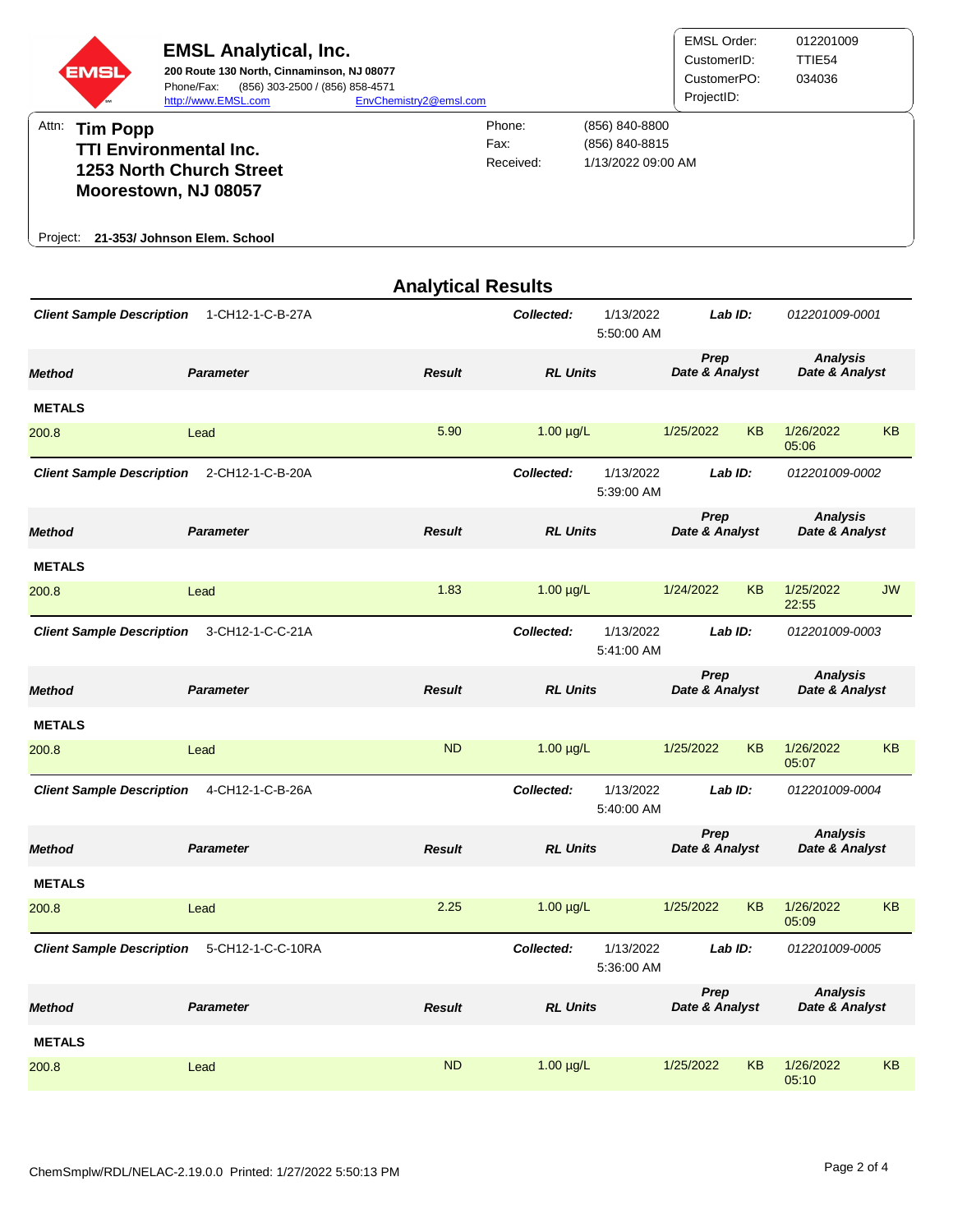

|                                                        |                   | <b>Analytical Results</b> |                                       |                         |                        |           |                                   |                |  |
|--------------------------------------------------------|-------------------|---------------------------|---------------------------------------|-------------------------|------------------------|-----------|-----------------------------------|----------------|--|
| <b>Client Sample Description</b><br>6-CH12-1-C-C-10A   |                   |                           | Collected:                            | 1/13/2022<br>5:37:00 AM |                        | Lab ID:   |                                   | 012201009-0006 |  |
| <b>Method</b>                                          | <b>Parameter</b>  | <b>Result</b>             | <b>RL Units</b>                       |                         | Prep<br>Date & Analyst |           | <b>Analysis</b><br>Date & Analyst |                |  |
| <b>METALS</b>                                          |                   |                           |                                       |                         |                        |           |                                   |                |  |
| 200.8                                                  | Lead              | <b>ND</b>                 | $1.00 \mu g/L$                        |                         | 1/25/2022              | <b>KB</b> | 1/26/2022<br>05:15                | <b>KB</b>      |  |
| <b>Client Sample Description</b>                       | 7-CH12-1-C-C-31A  |                           | Collected:                            | 1/13/2022<br>5:38:00 AM | Lab ID:                |           | 012201009-0007                    |                |  |
| <b>Method</b>                                          | <b>Parameter</b>  | <b>Result</b>             | <b>RL Units</b>                       |                         | Prep<br>Date & Analyst |           | <b>Analysis</b><br>Date & Analyst |                |  |
| <b>METALS</b>                                          |                   |                           |                                       |                         |                        |           |                                   |                |  |
| 200.8                                                  | Lead              | <b>ND</b>                 | $1.00 \mu g/L$                        |                         | 1/25/2022              | <b>KB</b> | 1/26/2022<br>05:17                | KB             |  |
| <b>Client Sample Description</b>                       | 8-CH12-1-C-B-03A  |                           | Collected:                            | 1/13/2022<br>5:45:00 AM | Lab ID:                |           | 012201009-0008                    |                |  |
| <b>Method</b>                                          | <b>Parameter</b>  | <b>Result</b>             | <b>RL Units</b>                       |                         | Prep<br>Date & Analyst |           | <b>Analysis</b><br>Date & Analyst |                |  |
| <b>METALS</b>                                          |                   |                           |                                       |                         |                        |           |                                   |                |  |
| 200.8                                                  | Lead              | 3.16                      | $1.00 \mu g/L$                        |                         | 1/25/2022              | <b>KB</b> | 1/26/2022<br>05:18                | KB             |  |
| <b>Client Sample Description</b>                       | 9-CH12-1-C--B-03A |                           | Collected:                            | 1/13/2022<br>5:46:00 AM | Lab ID:                |           | 012201009-0009                    |                |  |
| <b>Method</b>                                          | <b>Parameter</b>  | <b>Result</b>             | <b>RL Units</b>                       |                         | Prep<br>Date & Analyst |           | <b>Analysis</b><br>Date & Analyst |                |  |
| <b>METALS</b>                                          |                   |                           |                                       |                         |                        |           |                                   |                |  |
| 200.8                                                  | Lead              | 4.15                      | $1.00 \mu g/L$                        |                         | 1/25/2022              | <b>KB</b> | 1/26/2022<br>05:23                | KB             |  |
| 10-CH12-1-C--B-03A<br><b>Client Sample Description</b> |                   |                           | 1/13/2022<br>Collected:<br>5:47:00 AM |                         | Lab ID:                |           | 012201009-0010                    |                |  |
| <b>Method</b>                                          | <b>Parameter</b>  | <b>Result</b>             | <b>RL Units</b>                       |                         | Prep<br>Date & Analyst |           | <b>Analysis</b><br>Date & Analyst |                |  |
| <b>METALS</b>                                          |                   |                           |                                       |                         |                        |           |                                   |                |  |
| 200.8                                                  | Lead              | 3.68                      | $1.00 \mu g/L$                        |                         | 1/25/2022              | KB        | 1/26/2022<br>05:24                | KB             |  |